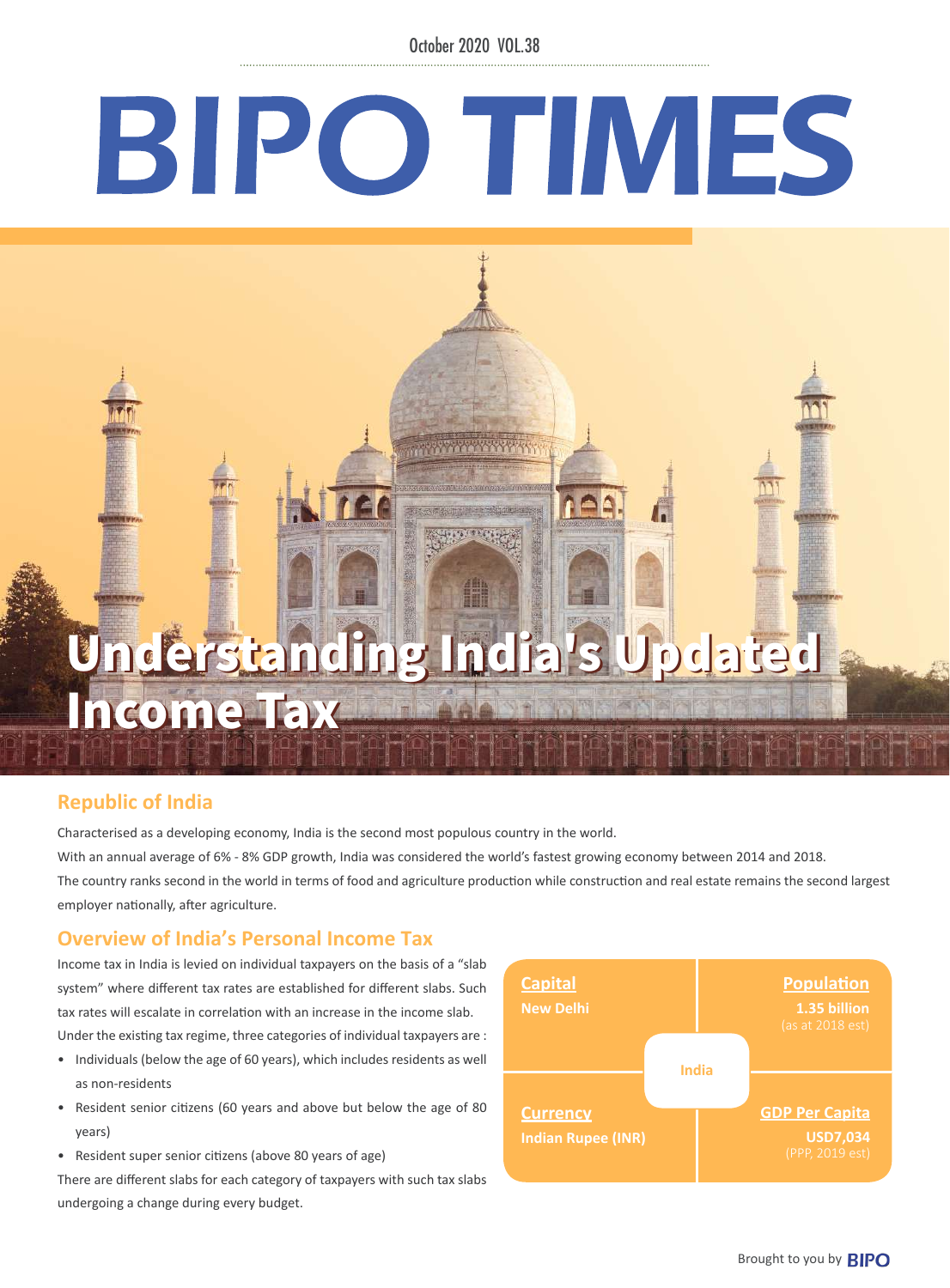# **Union Budget 2020**

To boost consumption, a tax relief for the fiscal year 2020-21 (commencing 1 April 2020) includes:

- Reducing the personal income tax rate for individuals earning less than Rs 15 lakh per annum
- Those earning Rs 15 lakh per annum will continue to pay 30% without any exemptions

| <b>Income Tax Slab</b>     | <b>Tax Rate</b>                                          |
|----------------------------|----------------------------------------------------------|
| Up to Rs 2.5 lakh          | Nil                                                      |
| Rs 2.5 lakh to Rs 5 lakh   | 5% (Tax rebate of Rs 12,500 available under section 87A) |
| Rs 5 lakh to Rs 7.5 lakh   | 10%                                                      |
| Rs 7.5 lakh to Rs 10 lakh  | 15%                                                      |
| Rs 10 lakh to Rs 12.5 lakh | 20%                                                      |
| Rs 12.5 lakh to Rs 15 lakh | 25%                                                      |
| Rs 15 lakh and above       | 30%                                                      |

# **Seven (7) seven tax rules taking effect in the new Financial Year**

Although various tax-related deadlines have been extended, eg: filing of income tax return for FY 2018-19, tax saving for FY 2019-20, etc), several new tax related rules will come into effect on **1 April 2020**:

# **1. New income tax regime**

Individual taxpayers without any business income have the option either to continue with the existing income tax regime, deductions and exemptions or avail the new tax regime with lower income tax rates (without deductions and tax exemptions).

# **2. Dividend becomes taxable in the hands of an individual**

- From April 1, dividend received from mutual funds and domestic companies will be taxable.
- Up till FY 2019-20, dividend paid by mutual funds and domestic companies used to attract dividend distribution tax (DDT) with dividends of up to Rs 10 lakh in the hands of an individual tax-exempt.
- Hence, dividends received from April 1, will be added to an individual's income, and therefore taxed at the applicable income slab rate.
- In addition, such dividends will attract tax deduction at source (TDS) of 10%, if the dividend received by an individual in a financial year exceeds Rs 5,000.

# **3. Changes in determination of "Non-Resident Indian" (NRI) status**

- a. Non-resident Indians visiting India will be considered "Resident but not ordinarily resident", if :
	- His/her taxable income accruing in India exceeds Rs 15 lakh.
	- His/her stay in India exceeds 120 days and his/her total stay in India in the previous four financial year is 365 days or more.
- b. However, if the taxable income accruing in India does not exceed 15 lakh, then the individual will be considered an NRI if his/her stay does not exceed 181 days.
- c. Further, Indian Citizens by reason of domicile or residence or any other criteria. This provision is applicable if the income accrued in India is more than Rs 15 lakh in a financial year.

# **4. Extension of date for availing additional tax benefit for first-time home owners**

- Individuals who purchase a house for the first time to the value of up to Rs 45 lakh will be accorded an extension in the date for the availing additional tax benefit by a year to March 31, 2021.
- Home owners who have taken loans to purchase homes up to 45 lakh will be eligible to claim an additional tax deduction of ₹1.5 lakh on interest in addition to the existing deduction of Rs 2 lakh.
- Previously, this deduction was allowed on housing loans sanctioned on or before March 31, 2020.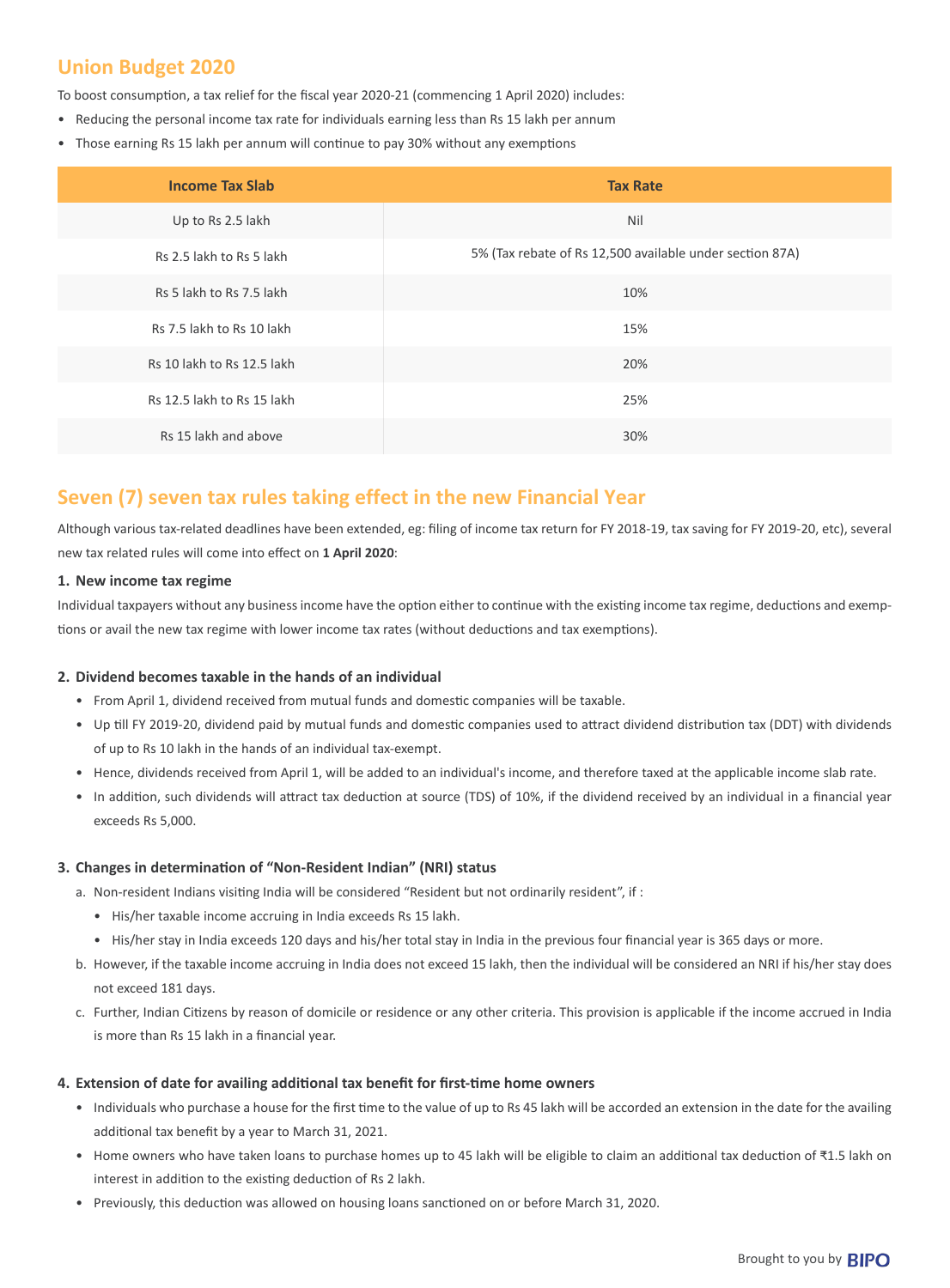# **5. Deferring tax payment in respect of income pertaining to Employee Stock Ownership Plan (ESOPs)**

- Providing relief to employees of start-ups, the new tax regime from April 1 allows deferment of tax payment on shares allotted to them under ESOPs or employee stock ownership plan.
- The new tax regime, from April 1, has deferred the tax payment from the exercise date to 48 months after exercise, cessation of employment or sale of shares, whichever is earliest.

# **6. Employees' Provident Fund (EPF)**

- Employer's contribution above Rs 7.5 lakh to EPF, superannuation funds, NPS becomes taxable.
- If employer contribution to Employees' Provident Fund (EPF), National Pension System (NPS) and superannuation fund on an aggregate basis exceeds Rs 7.5 lakh in a financial year, then the excess will be taxable.
- Up till FY 2019-20, there was no combined upper limit on the amount of deduction that could be claimed (from total income) for the contribution made by an employer. This resulted in advantage to employees earning higher salaries.
- Further, any interest or dividend earned on the excess contribution will also be taxable in the hands of an employee.

## **7. Insertion of Tax Payer's Charter in the Income Tax Act**

- The objective of this charter is to provide time-bound services to the citizen.
- However, it is important to note that the contents of this Charter have yet to be made known.

# **Income Tax Slabs for Comparison**

For comparison, here are the various income tax slabs by segment :

## **Income tax slabs for resident individuals below 60 years of age for FY 2019-20,2020-21**

| Taxable income slabs        | Income tax rates and cess                                        |
|-----------------------------|------------------------------------------------------------------|
| Up to Rs 2.5 lakh           | Nil                                                              |
| Rs 2,50,001 to Rs 5,00,000  | 5% of (Total income minus Rs 2,50,000) + 4% cess                 |
| Rs 5,00,001 to Rs 10,00,000 | Rs 12,500 + 20% of (Total income minus Rs 5,00,000) + 4% cess    |
| Rs 10,00,001 and above      | Rs 1,12,500 + 30% of (Total income minus Rs 10,00,000) + 4% cess |

#### **Income tax slabs for resident individuals between 60 and 80 years of age for FY 2019-20,2020-21**

| Taxable income slabs        | Income tax rates and cess                                        |
|-----------------------------|------------------------------------------------------------------|
| Up to Rs 3 lakh             | Nil                                                              |
| Rs 3,00,001 to Rs 5,00,000  | 5% of (Total income minus Rs 3,00,000) + 4% cess                 |
| Rs 5,00,001 to Rs 10,00,000 | Rs 10,000 + 20% of (Total income minus Rs 5,00,000) + 4% cess    |
| Rs 10,00,001 and above      | Rs 1,10,000 + 30% of (Total income minus Rs 10,00,000) + 4% cess |

# **Income tax slabs for resident individuals above 80 years of age (Super Senior Citizen) for FY 2019-20,2020-21**

| Taxable income slabs        | Income tax rates and cess                                        |
|-----------------------------|------------------------------------------------------------------|
| Up to Rs 5 lakh             | Nil                                                              |
| Rs 5,00,001 to Rs 10,00,000 | 20% of (Total income minus Rs 5,00,000) + 4% cess                |
| Rs 10,00,001 and above      | Rs 1,00,000 + 30% of (Total income minus Rs 10,00,000) + 4% cess |